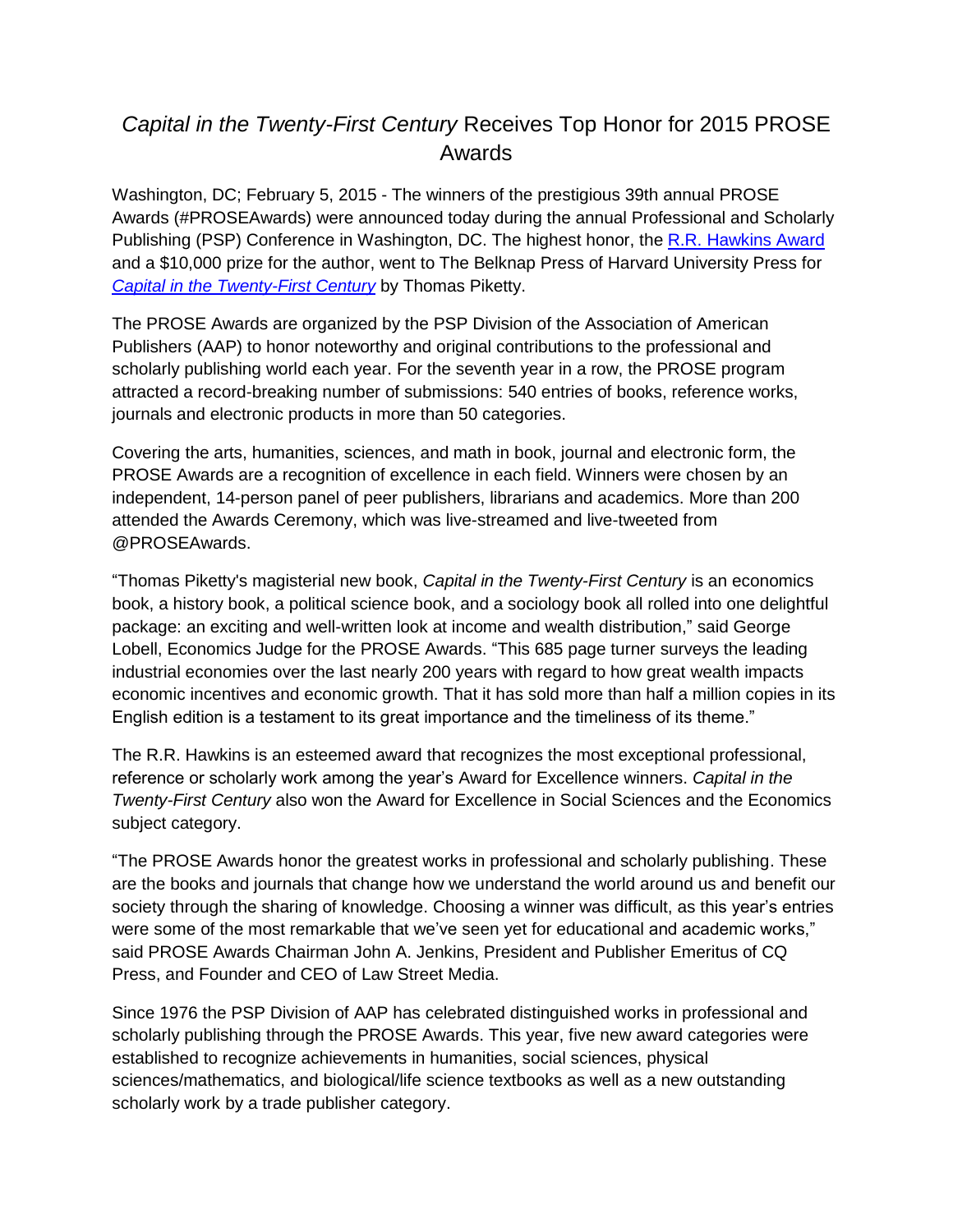#### **The Winners:**

Each of the five "best of" awards were chosen from 54 book, reference, journal and eProduct categories. The R.R. Hawkins Award is awarded to the best work among that group.

### **R.R. Hawkins Award**

The Belknap Press of Harvard University Press *[Capital in the Twenty-First Century](http://www.hup.harvard.edu/catalog.php?isbn=9780674430006)* By Thomas Piketty Translated by Arthur Goldhammer

#### **Award for Excellence in Humanities**

Cambridge University Press *[The Material Life of Roman Slaves](http://www.cambridge.org/us/academic/subjects/classical-studies/classical-art-and-architecture/material-life-roman-slaves)* By Sandra R. Joshel and Lauren Hackworth Petersen

#### **Award for Excellence in Social Sciences**

The Belknap Press of Harvard University Press *[Capital in the Twenty-First Century](http://www.hup.harvard.edu/catalog.php?isbn=9780674430006)* By Thomas Piketty Translated by Arthur Goldhammer

#### **Award for Excellence in Biological & Life Sciences**

John Wiley and Sons *[Ultrastructure Atlas of Human Tissues](http://www.wiley.com/WileyCDA/WileyTitle/productCd-1118284534.html)* By Fred E. Hossler

#### **Award for Excellence in Physical Sciences & Mathematics**

Cambridge University Press *[Atlas of Meteorites](file:///C:/Users/agarner/AppData/Local/Microsoft/Windows/Temporary%20Internet%20Files/Content.Outlook/KP5BILVH/Atlas%20of%20Meteorites)* By Monica Grady, Giovanni Pratesi and Vanni Moggi Cecchi

#### **Awards for Excellence in Reference Works**

Cambridge University Press *[The Cambridge History of the First World War](http://www.cambridge.org/us/academic/subjects/history/twentieth-century-regional-history/cambridge-history-first-world-war-volume-1)* Edited by Jay Winter

In all, more than 60 awards were given. For a full list of the PROSE Award winners , visit www.proseawards.com.